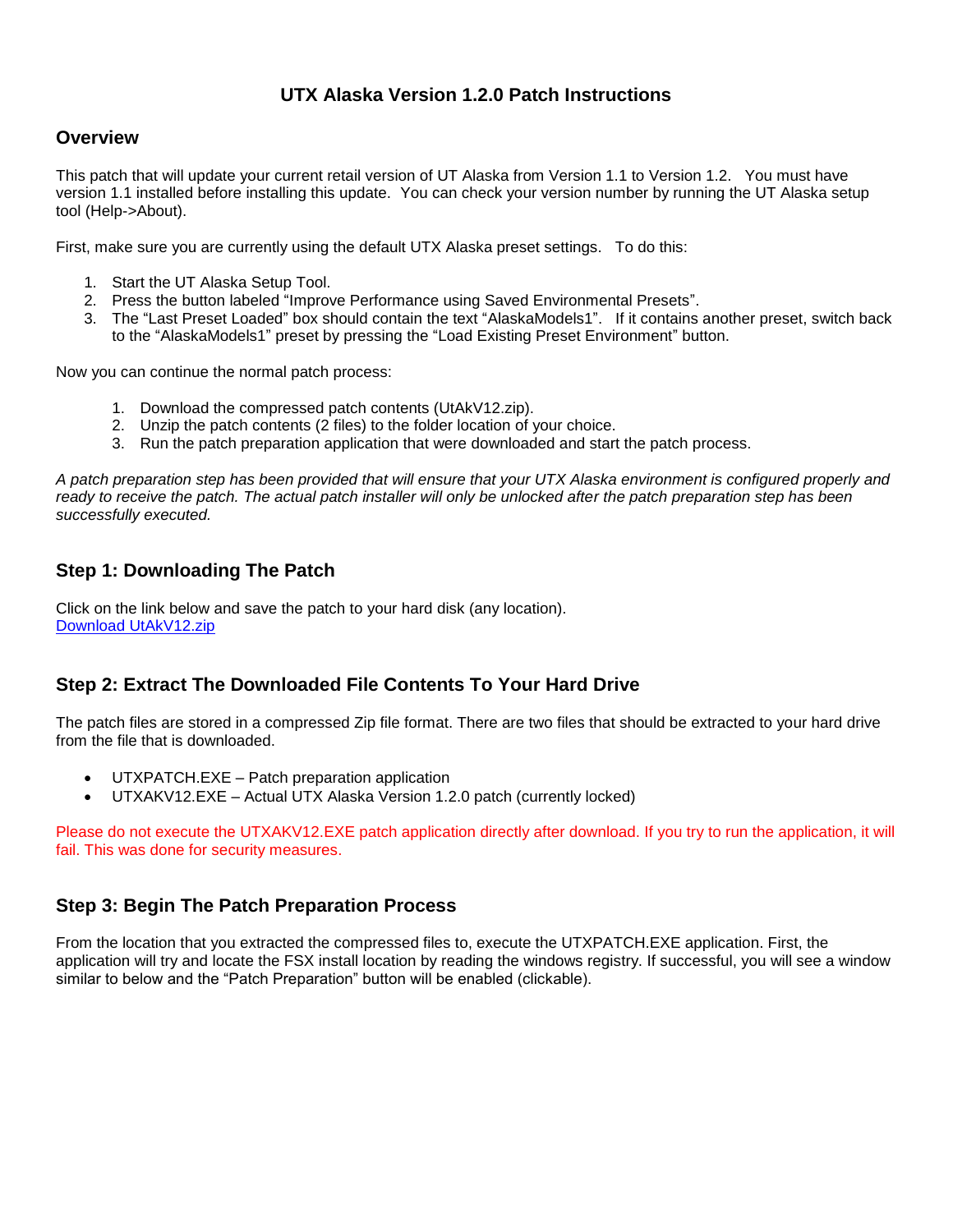|                             |                        |                                 |         | Patch Preparation Status |
|-----------------------------|------------------------|---------------------------------|---------|--------------------------|
| Product Version After Patch | Ultimate Alaska X      |                                 |         | 0<br>Checked             |
| FSX Location                | D:\Games\FSX           |                                 | Renamed |                          |
|                             |                        | Start patch<br>preparation step |         | Removed 0                |
|                             | Change FSX<br>Location | Patch<br>Preparation            | Exit    |                          |

If FSX cannot be located using the windows registry entry for FSX, then you will need to locate it yourself using the *"Change FSX Location" button. After pressing the "Change FSX Location" button, you will need to browse to the FSX install folder (the folder containing FSX.EXE). The "Patch Preparation" button will only be enabled if FSX has been successfully found with a valid UTX Alaska installation.* 

Click the "Patch Preparation" button to start the patch preparation process. This is **not** the actual process that will upgrade you to version 1.1. Instead, this button starts the process that gets your environment ready for the patch.

You will be notified when the patch preparation process is complete (quick process). If successful, the "Launch Patch Application" button will become active. This indicates that the actual patch application (UtxAkV12.exe ) has been unlocked and is ready to use. You can start the actual patch process now by pressing the "Launch Patch Application" button. Or you can run the process later on by executing the UtxAkV12.exe application directly from your hard drive.

When you start the patch application, you will see a window similar to that below:



Follow the patch instructions to install the patch. Your version of UTX Alaska will not be upgraded until the patch application has completed. After the patch process is complete, your version of UTX Alaska will be upgraded to Version 1.2.0. You can always find out the version of UTX Alaska that is currently installed, by running the UTX setup tool that was installed when you purchased the software.

If you need assistance with the patch process, please visit our support forum at:

http://www.simforums.com/forums/forum\_topics.asp?FID=19